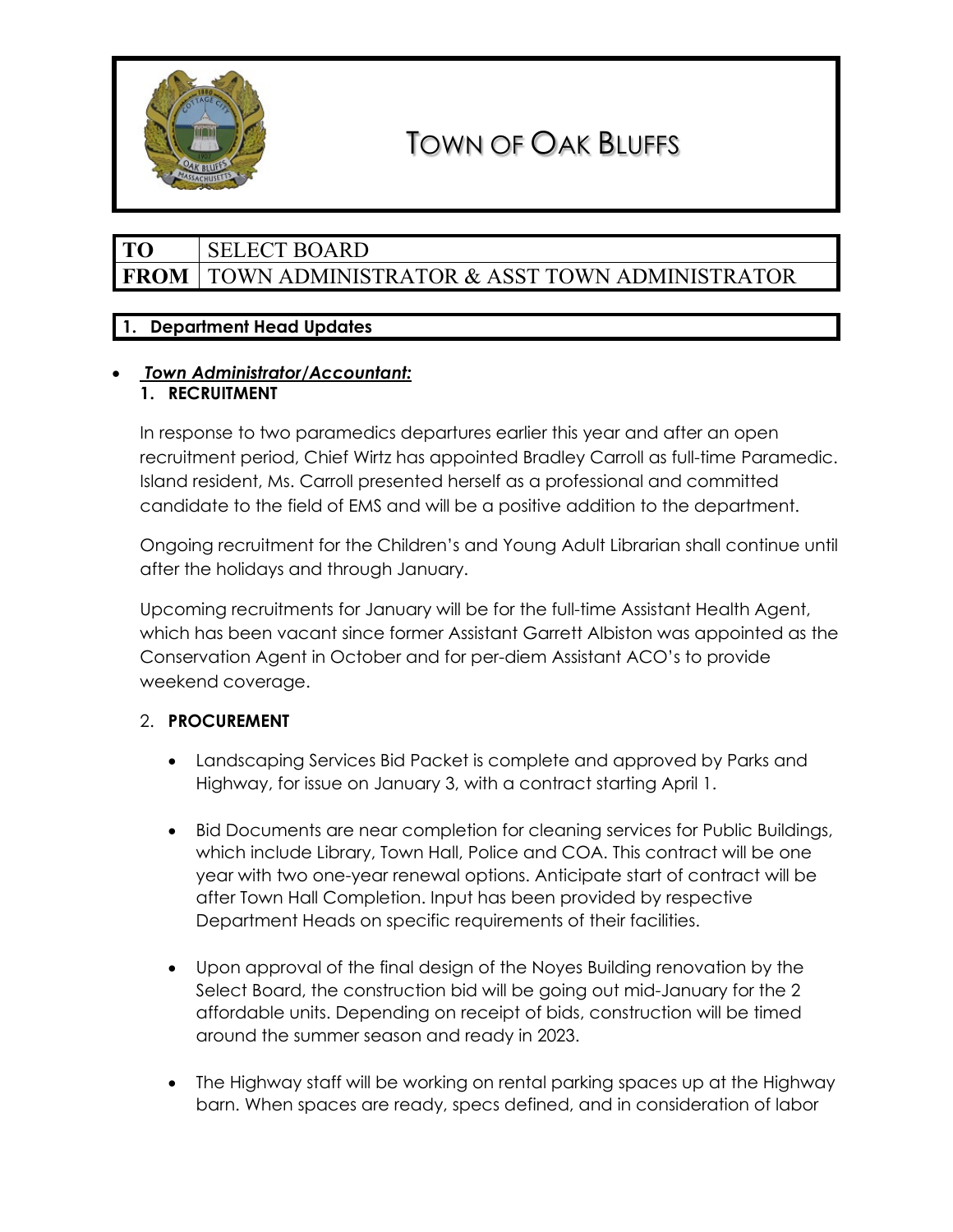

# TOWN OF OAK BLUFFS

availability and weather, we anticipate an early March bid date to solicit bids for three year contracts on 3-4 parking spots.

# **3. MA – EVIP GRANT**

The Town has been successful in obtaining \$20,000 from the MA Department of Environmental Protection for the leasing of the 4 Town electric vehicles for three years from July 1. This grant provides significant savings for the Town to provide vehicles for its professional staff to perform regulatory, permitting and community services, while supporting the policy of zero emissions.

# **4. DONUT HOLE**

With the approval vote from November 9, STM, to petition the Massachusetts legislature to approve the land exchange with the MV Land Commission, the final legislation has been sent and received by Representative Fernandes' office. The last step in a long process, and pending the process on the State level, this swap will afford additional benefit to the Oak Bluffs community through Affordable Housing opportunities.

- **BOH:** BOH has secured some at home COVID test kits for distribution to the public. We are planning on having distribution sites at Town Hall and the Library. Kits from the first distribution were rapidly picked up and we are in the process of coordinating more kits for this week and successive weeks. The website for reporting at home positives is RapidTestMV.org and questions can be directed to the BOH
- *COA:* See attached report
- *T/C:* Congratulations to Sheetal Grande our Assistant Treasurer/Collector who recently received the MCPPO accreditation.

# **2. Financial Report**

# • *Financial Update with STR*:

Financial reports are update through December 26<sup>th</sup>. LER are currently below last year at this time; however, receipts are still in the process of being recorded. There is also another installment of Other Excise receipts, mainly Meals and Rooms Taxes, that are normally recorded in early January for December so we should see LER at least at the same level as last year or better once those revenues are posted.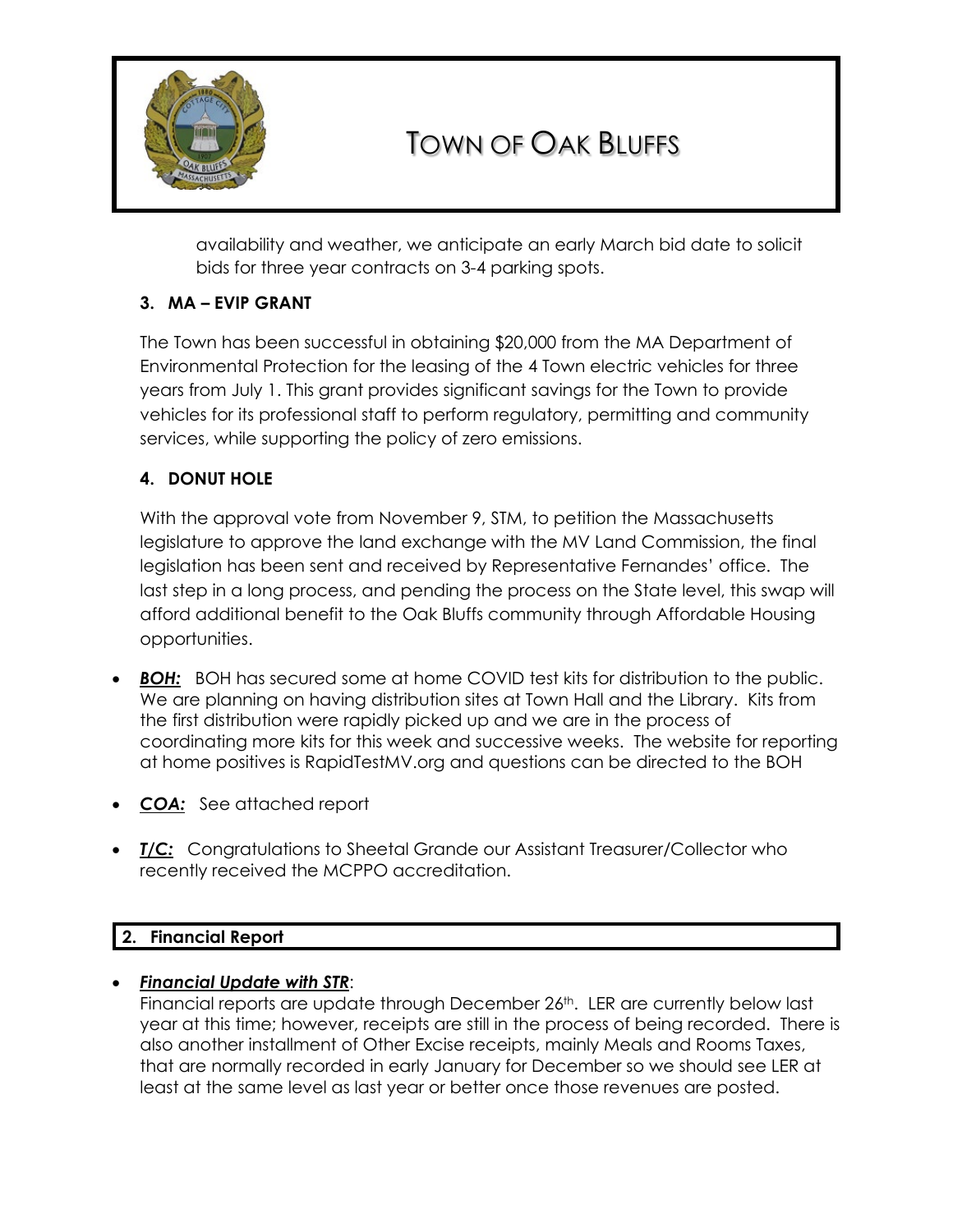

# TOWN OF OAK BLUFFS

Expenses are currently at 45 % for the year to date but warrant 22-13 will be posted this week so these numbers will go up once that is completed.

# **3. Project/Grant Updates**

• *North Bluff Seawall:* We have contracted with Simpson Gumpertz & Heger, SGH, to conduct an assessment of the Seawall to ascertain the cause of the corrosion and to develop mitigation options to address this issue moving forward. This is scheduled for early next year and we are expecting the report to be completed in March or April. This assessment was originally scheduled for FY23 but we moved it up so that the issues can be identified and the remedies determined as quickly as possible.

## **4. Other Updates**

- **Town Hall Closed:** Town Hall will be closed on Friday December 31st and will re-open on Monday January 3rd<sup>th</sup> in observation of New Year's Day. We hope everyone has a safe and enjoyable holiday!
- *ATM/STM April 2022:* STM/ATM for April 2022 is still currently on the schedule and the deadline to submit all Articles for consideration on the warrant is close of business January 21,2022
- **TA Schedule:** Just as a reminder, I will be away from December 29<sup>th</sup> to January 17<sup>th</sup> with limited access to email and cell service. I will be taking some projects with me and plan on attending several meetings while I am away but Wendy will be the primary contact during this period.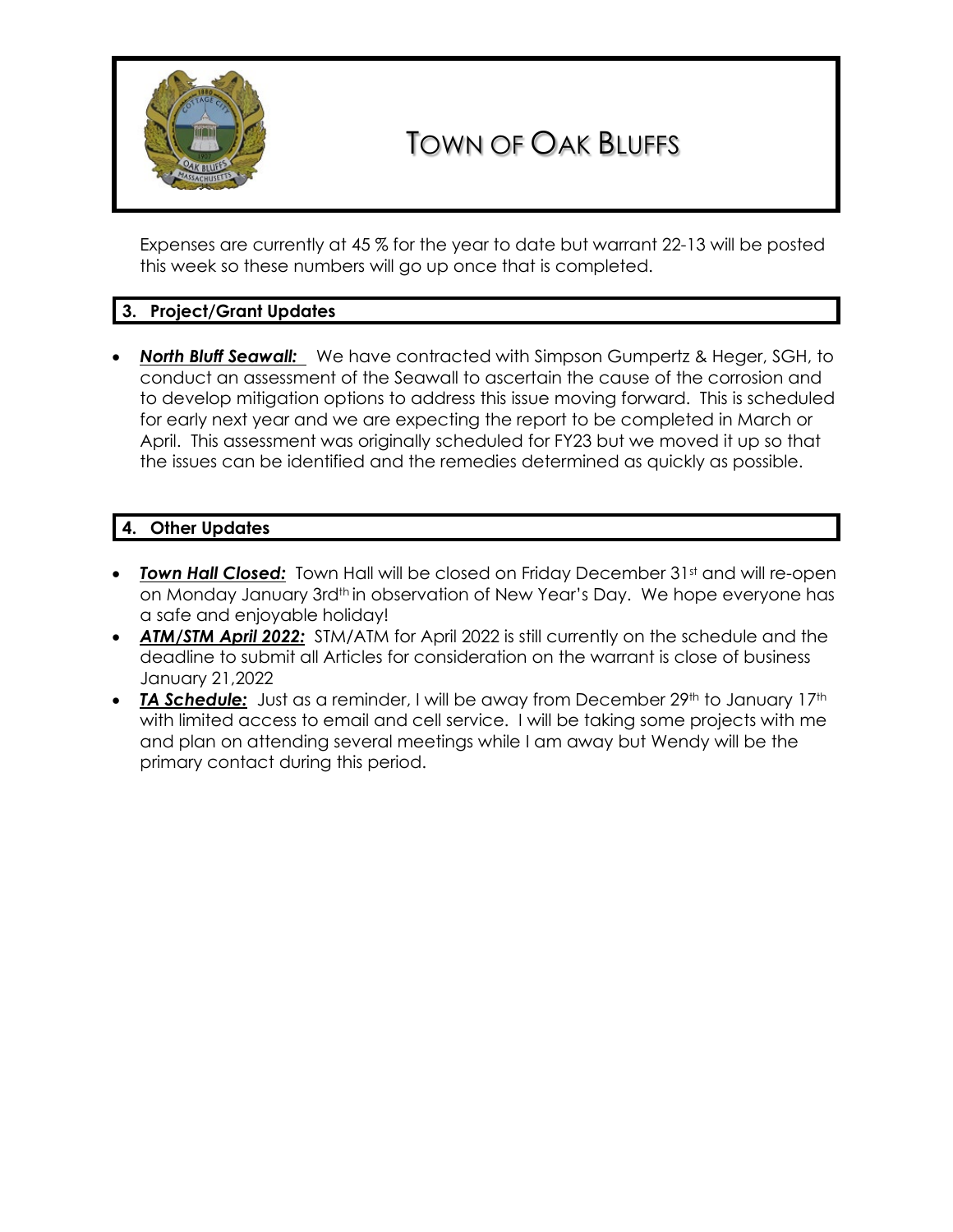|                                   | <b>JUL</b> |     | <b>AUG</b> |              | <b>SEP</b>                                                                                                                                                                            | OCT     | <b>NOV</b>               |    | <b>DEC</b>               |    | <b>JAN</b>               |   | <b>FEB</b>               |   | <b>MAR</b>               | <b>APR</b>                    |    | <b>MAY</b> | <b>JUN</b>               | <b>YTD</b> |
|-----------------------------------|------------|-----|------------|--------------|---------------------------------------------------------------------------------------------------------------------------------------------------------------------------------------|---------|--------------------------|----|--------------------------|----|--------------------------|---|--------------------------|---|--------------------------|-------------------------------|----|------------|--------------------------|------------|
|                                   |            |     |            |              |                                                                                                                                                                                       |         |                          |    | as of 12/26/21           |    |                          |   |                          |   |                          |                               |    |            |                          |            |
| 01 MV Excise                      | 19,857     |     | 50,566     |              | 23,641                                                                                                                                                                                | 34,214  | 26,872                   |    | 23,037                   | ς  |                          |   | $\overline{\phantom{a}}$ |   | $\overline{\phantom{a}}$ |                               |    |            | $\sim$                   | 178,187    |
| 02 Other Excise                   | 53         |     | 15         | -Ś           | 1,023,846                                                                                                                                                                             | 4,199   | 3,041                    |    | 429                      |    |                          |   | $\overline{\phantom{a}}$ |   |                          |                               |    |            | $\sim$                   | 1,031,583  |
| 03 Penalties and Interest         | 87,279     |     | 39,088     |              | 54,912                                                                                                                                                                                | 16,004  | 13,156                   |    | 5,392                    | .S |                          |   | $\overline{\phantom{a}}$ |   |                          |                               |    |            | $\sim$                   | 215,831    |
| 04 Payments in Lieu of Taxes      |            |     |            |              |                                                                                                                                                                                       |         |                          |    |                          |    |                          |   |                          |   |                          |                               |    |            | $\sim$                   |            |
| 08 Charges for Services-Trash     | 36,550     |     | 25,266     |              | 19,512                                                                                                                                                                                | 11,188  | 12,819                   |    | 6,987                    |    |                          |   |                          |   |                          |                               |    |            | $\overline{\phantom{a}}$ | 112,322    |
| 10 Fees                           | 10,621     | l S | 11,941     | -S           | $7,372$ \$                                                                                                                                                                            | 6,690   | 9,010                    | ιs | 2,053                    | S. | $\overline{\phantom{a}}$ |   |                          |   | $\sim$                   | $\overline{\phantom{a}}$      |    |            | $\sim$                   | 47,687     |
| 11 Rentals                        | 8,500      |     | 11,375     |              | 200                                                                                                                                                                                   | 9,325   | 375 <sup>5</sup>         |    | 1,725                    |    |                          |   | $\overline{\phantom{a}}$ |   | $\overline{\phantom{a}}$ |                               |    |            | $\sim$                   | 31,500     |
| 00 Dept. Revenue-School           |            |     | $\sim$     |              |                                                                                                                                                                                       |         |                          |    |                          |    |                          |   |                          |   |                          |                               |    |            | $\sim$                   |            |
| 13 Dept. Revenue-Library          | 112        |     | 255        |              | 394                                                                                                                                                                                   | 45      | 221                      |    | 83                       | ς  | ٠                        |   | $\overline{\phantom{a}}$ |   |                          | $\overline{\phantom{a}}$      |    |            | $\overline{\phantom{a}}$ | 1,110      |
| 16 Other Dept. Revenue            | 27,031     |     | 7,209      |              | 11,416                                                                                                                                                                                | 14,041  | 13,446                   |    | 10,722                   |    | ۰                        |   | $\overline{\phantom{a}}$ |   | $\overline{\phantom{a}}$ | $\overline{\phantom{a}}$      |    |            | $\sim$                   | 83,865     |
| 17 Licenses and Permits           | 19,448     |     | 16,015     |              | 23,372                                                                                                                                                                                | 25,421  | 68,994                   |    | 19,417                   |    |                          |   |                          |   |                          |                               |    |            | $\overline{\phantom{a}}$ | 172,666    |
| 19 Fines and Forfeits             | 320        |     | 840        |              | 1,865                                                                                                                                                                                 | 350     | 1,030                    |    | 4,500                    |    | ۰                        |   | $\overline{\phantom{a}}$ |   | $\overline{\phantom{a}}$ | $\sim$                        |    |            | $\sim$                   | 8,905      |
| 20 Investment Income              | 859        |     | 758        |              | 418                                                                                                                                                                                   | 384     | $343 \,$ \$              |    | $\overline{a}$           | Ś  | ۰                        |   | $\overline{a}$           |   | $\sim$                   | $\overline{a}$                |    |            | $\sim$                   | 2,763      |
| 21 Other Miscellaneous-Recurring  | 331,871    |     | 328,880    |              | 164,813                                                                                                                                                                               | 15,125  | (518)                    |    | $\overline{\phantom{a}}$ |    | ۰                        |   | $\overline{\phantom{a}}$ |   | $\sim$                   | $\sim$                        |    |            | $\sim$                   | 840,170    |
| 00 Miscellaneous-Non Recurring    |            |     | $\sim$     |              |                                                                                                                                                                                       |         | $\overline{\phantom{a}}$ |    | $\overline{\phantom{a}}$ |    | ۰                        |   | $\overline{\phantom{a}}$ |   | $\overline{\phantom{a}}$ |                               |    |            | $\sim$                   |            |
|                                   |            |     |            |              |                                                                                                                                                                                       |         |                          |    |                          |    |                          |   |                          |   |                          |                               |    |            |                          |            |
| Total                             | 542,500    |     | 492,208    | $\mathsf{S}$ | 1,331,760                                                                                                                                                                             | 136,986 | 148,790                  |    | 74,345                   | Ŝ. | ۰                        | S | $\overline{a}$           | Ś | $\overline{a}$           | $\overline{a}$                | -S |            | $\overline{\phantom{a}}$ | 2,726,589  |
| <b>Cummulative Monthly Totals</b> | 542,500 \$ |     | 1,034,708  |              | $\frac{1}{2}$ , 2,366,468 $\frac{1}{2}$ , 2,503,454 $\frac{1}{2}$ , 2,652,244 $\frac{1}{2}$ , 2,726,589 $\frac{1}{2}$ , 2,726,589 $\frac{1}{2}$ , 2,726,589 $\frac{1}{2}$ , 2,726,589 |         |                          |    |                          |    |                          |   |                          |   |                          | $\frac{1}{2}$ \$ 2,726,589 \$ |    | 2,726,589  | 2,726,589                |            |

### Preliminary Fiscal Year 2022 Local Estimated Receipts By Monthly Collections (Unaudited)

Percent relative to FY22 RECAP

Percent relative to FY21 19% 19% 19% 92% 14% 14% 14%

\$ 3,968,872  $\mathsf{S}$  -\$ 4,808,173 Est LER FY21 RECAP Est LER FY22 RECAP Past 3 yr Avg

### Preliminary Fiscal Year 2021 Local Estimated Receipts By Monthly Collections (Unaudited)

|                                   |     | JUL     | <b>AUG</b>               |     | <b>SEP</b>             |    | OCT      | <b>NOV</b>                                          |     | <b>DEC</b>               |    | <b>JAN</b>               | <b>FEB</b>      | <b>MAR</b>                        |    | <b>APR</b> |       | <b>MAY</b>   |     | <b>JUN</b> | <b>YTD</b> |
|-----------------------------------|-----|---------|--------------------------|-----|------------------------|----|----------|-----------------------------------------------------|-----|--------------------------|----|--------------------------|-----------------|-----------------------------------|----|------------|-------|--------------|-----|------------|------------|
|                                   |     |         |                          |     |                        |    |          |                                                     |     |                          |    |                          |                 |                                   |    |            |       |              |     |            |            |
| 01 MV Excise                      |     | 17,565  | 28,178                   |     | 35,346                 |    | 43,340   | 34,117                                              |     | 21,696                   | S, | 2,031                    | 212,517         | 426,298                           |    | 42,544     |       | 50,660       |     | 144,511    | 1,058,802  |
| 02 Other Excise                   |     |         | 38                       | ı s | 82,783                 |    | 853,330  | $25$ $\overline{\phantom{1}}$                       |     | 412,308                  |    | 163                      | 2,355           | 111,685                           |    | 582        |       | $143 \mid 5$ |     | 211,442    | 1,674,854  |
| 03 Penalties and Interest         |     | 31,083  | 21,830                   |     | 18,645                 |    | 20,628   | 37,880                                              |     | 17,703                   |    | 23,983                   | 116,254         | 22,621                            |    | 27.743     |       | 146,501      |     | 31,915     | 516,786    |
| 04 Payments in Lieu of Taxes      | Ś   |         |                          |     |                        |    |          |                                                     |     |                          |    |                          |                 |                                   |    |            |       | 15,951       |     | $\sim$     | 15,951     |
| 08 Charges for Services-Trash     | Ś   | 31,265  | 36,860                   |     | 15,595                 |    | 17,585   | 11,355                                              |     | 10,580                   |    | 8,960                    | 8,335           | 10,230                            |    | 16,320     |       | 19,805       |     | 33,695     | 220,585    |
| 10 Fees                           | Ś   | 17,223  | 14,481                   |     | 11,410                 | S  | 5,923    | 8,668 \$                                            |     | 10,020                   |    | 10,450                   | (21,600) \$     | 7,817                             | -S | 7,601      |       | 7,508        |     | 1,794      | 81,294     |
| 11 Rentals                        |     | 1,200   | 2,050                    |     | 750                    | Ś  |          | 1,125                                               |     | 350                      |    | 3,200                    | (750) \$        | 5,225                             |    | 300        |       | 18,584       |     | 6,150      | 38,184     |
| 00 Dept. Revenue-School           |     |         |                          |     |                        |    |          |                                                     |     |                          |    |                          |                 |                                   |    |            |       |              |     | $\sim$     |            |
| 13 Dept. Revenue-Library          |     | 53      |                          |     |                        |    | 61       |                                                     |     | 33 <sup>1</sup>          |    | 16                       | 23 <sup>1</sup> | 410                               |    | 30         |       | 88           |     | (893)      | (180)      |
| 16 Other Dept. Revenue            | Ś   | 8,666   | 11,792                   |     | 20,763                 |    | (1, 182) | $(331)$ \$                                          |     | 51,479                   |    | 6,910                    | 7,284           | 19,307                            |    | 12,874     |       | 23,171       |     | 19,548     | 180,281    |
| 17 Licenses and Permits           |     | 28,395  | 18,935                   |     | 16,640                 |    | 24,244   | 19,933                                              | l S | 64,194                   |    | 23,085                   | 14,068 \$       | 84,698                            |    | 39,095     |       | 34,063       |     | 45,122     | 412,472    |
| 19 Fines and Forfeits             |     | 220     | 33                       | ιs  | 1,571                  | -S | 456      | $435$ $\frac{1}{5}$                                 |     | 169                      | S  | 270                      | 1,124           | 520                               |    | 893        |       |              |     | 295        | 5,985      |
| 20 Investment Income              |     | 8,276   | 6,260                    |     | 5,557                  |    | 7,964    | 7,803                                               |     | 1,696                    |    | 669                      | 1,272           | 716                               |    | 332        |       | 811          |     | 1,215      | 42,571     |
| 21 Other Miscellaneous-Recurring  |     | 313,472 | 274,170                  |     | 150,702                |    | (3,929)  | $13,435$ \$                                         |     | 350                      | S  |                          | 90,689          | 47,164                            |    | 23,278     |       | 88,935       |     | 168,816    | 1,167,083  |
| 00 Miscellaneous-Non Recurring    | Ŝ.  |         | $\overline{\phantom{a}}$ |     |                        |    |          |                                                     | .S  | $\overline{\phantom{a}}$ |    | $\overline{\phantom{a}}$ |                 |                                   |    |            |       |              |     | 250        | 250        |
|                                   |     |         |                          |     |                        |    |          |                                                     |     |                          |    |                          |                 |                                   |    |            |       |              |     |            |            |
| Total                             |     | 457,417 | 414,625                  |     | 359,762                |    | 968,420  | 134,445                                             |     | 590,578                  |    | 79,735                   | 431,571         | 736,690                           |    | 171,592    |       | 406,221      |     | 663,860    | 5,414,917  |
|                                   |     |         |                          |     |                        |    |          |                                                     |     |                          |    |                          |                 |                                   |    |            |       |              |     |            |            |
| <b>Cummulative Monthly Totals</b> | \$. | 457,417 | 872,043                  | I S | 1,231,804 \$ 2,200,225 |    |          | $\frac{1}{2}$ , 2,334,670 $\frac{1}{2}$ , 2,925,248 |     |                          |    | \$3,004,983              |                 | 3,436,555 \$4,173,245 \$4,344,837 |    |            | 'I \$ | 4,751,057    | l S | 5,414,917  |            |

Percent realtive to FY21 RECAP 12% 22% 31% 55% 59% 74% 76% 87% 105% 109% 120% 136%

| Est LER FY20 RECAP | S | 4.128.000 |
|--------------------|---|-----------|
| Est LER FY21 RECAP | ς | 3.968.872 |
|                    |   |           |
| Past 3 yr Avg      | S | ٠         |
| Actual FY20        |   | 4,734,515 |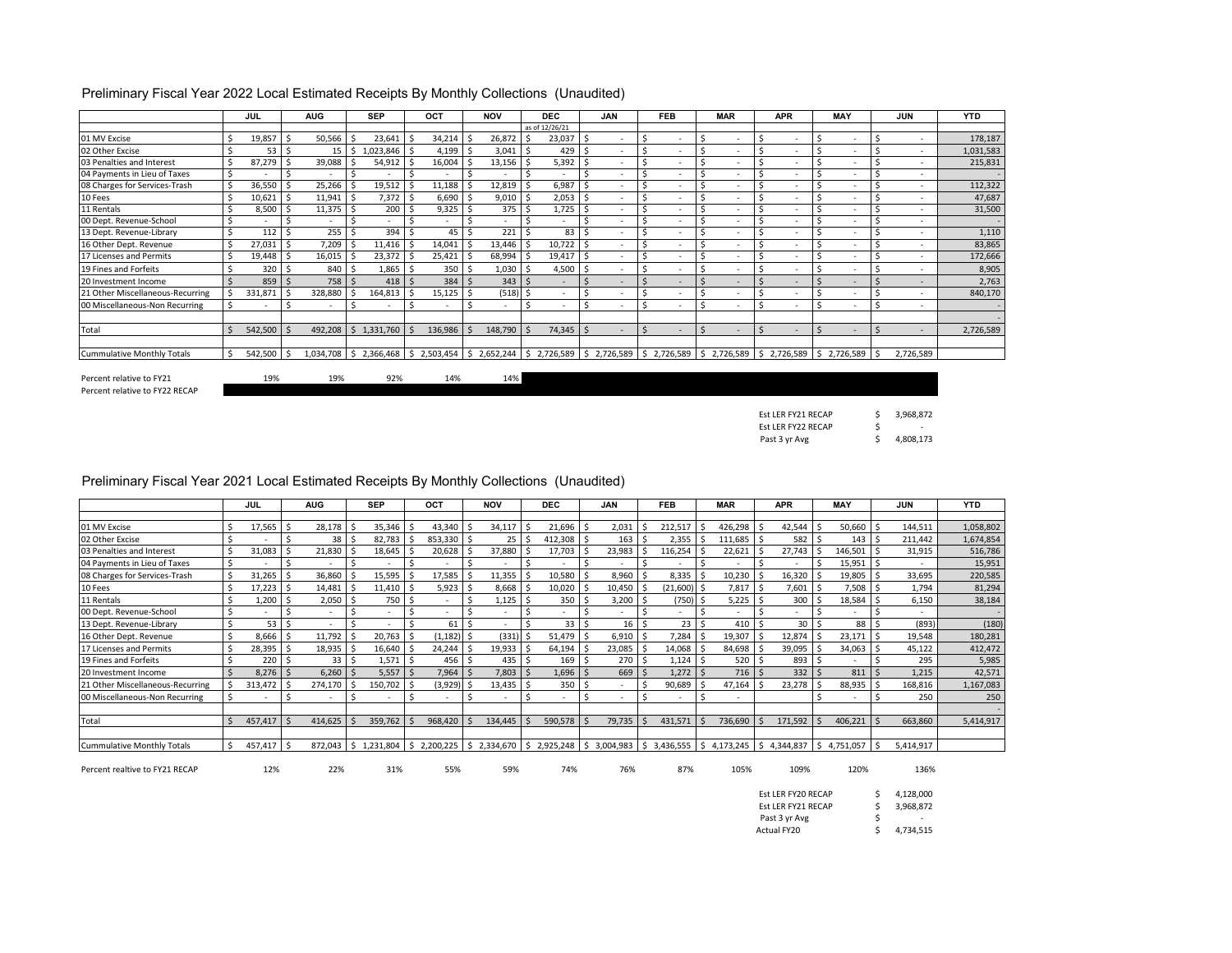munis a tyler erp solution

**FOR 2022 06 JOURNAL DETAIL 2022 1 TO 2022 13**

| ORIGINAL APPROP                                                         | <b>REVISED BUDGET</b>                  | YTD ACTUAL                             | MTD ACTUAL                     | <b>ENCUMBRANCES</b> | <b>AVAILABLE BUDGET</b>            | % USED          |
|-------------------------------------------------------------------------|----------------------------------------|----------------------------------------|--------------------------------|---------------------|------------------------------------|-----------------|
| 01 GENERAL FUND                                                         |                                        |                                        |                                |                     |                                    |                 |
| 01 MOTOR VEH EXCISE<br>$-800,000.00$<br>02 OTHER EXCISE                 | $-800,000,00$                          | $-178, 186.50$                         | $-23,037.15$                   | 0.00                | $-621, 813.50$                     | 22.3%           |
| $-1,399,910.00$<br>03 PENALTIES & INTEREST<br>$-100,000.00$<br>04 PILOT | $-1,399,910.00$<br>$-100,000.00$       | $-1,031,583.32$<br>$-215,830.57$       | $-429.27$<br>$-5, 391.71$      | 0.00<br>0.00        | $-368, 326.68$<br>115,830.57       | 73.7%<br>215.8% |
| $-14,000.00$<br>08 CHGS TRASH DISP<br>$-175,000.00$<br>09 OTHER CHGS    | $-14,000.00$<br>$-175,000.00$          | 0.00<br>$-112, 322.00$                 | 0.00<br>$-6,987.00$            | 0.00<br>0.00        | $-14,000.00$<br>$-62,678.00$       | .0%<br>64.2%    |
| 0.00<br>10 FEES<br>$-88,500.00$                                         | 0.00<br>$-88,500.00$                   | 1,464.89<br>$-47,917.93$               | 0.00<br>$-2,053.29$            | 0.00<br>0.00        | $-1, 464.89$<br>$-40,582.07$       | 100.0%<br>54.1% |
| 11 RENTALS<br>$-45,000.00$<br>13 DEPT LIBRARY<br>$-2,500.00$            | $-45,000.00$<br>$-2,500.00$            | $-31,500.00$<br>$-1, 109.89$           | $-1,725.00$<br>$-82.94$        | 0.00<br>0.00        | $-13,500.00$<br>$-1,390.11$        | 70.0%<br>44.4%  |
| 16 OTHER DEPTL<br>$-122,500.00$<br>17 LIC & PERMITS<br>$-396,700.00$    | $-122,500.00$<br>$-396,700.00$         | $-83, 864.77$<br>$-172,666.20$         | $-10, 721.98$<br>$-19,416.55$  | 0.00<br>0.00        | $-38,635.23$<br>$-224,033.80$      | 68.5%<br>43.5%  |
| 19 FINES & FORFEIT<br>$-15,000.00$<br>20 INVMT INCOME<br>$-50,000.00$   | $-15,000.00$<br>$-50,000.00$           | $-8,905.00$<br>$-2,763.08$             | $-4,500.00$<br>0.00            | 0.00<br>0.00        | $-6,095.00$<br>$-47, 236.92$       | 59.4%<br>5.5%   |
| 21 MISC RECURRING<br>$-950,000.00$<br>TOTAL GENERAL FUND                | $-950,000.00$                          | $-840, 170.31$                         | 0.00                           | 0.00                | $-109,829.69$                      | 88.4%           |
| $-4,159,110.00$<br>TOTAL REVENUES<br>$-4, 159, 110.00$                  | $-4, 159, 110.00$<br>$-4, 159, 110.00$ | $-2, 725, 354.68$<br>$-2, 725, 354.68$ | $-74, 344.89$<br>$-74, 344.89$ | 0.00<br>0.00        | $-1,433,755.32$<br>$-1,433,755.32$ | 65.5%           |
| GRAND TOTAL<br>$-4, 159, 110.00$                                        | $-4, 159, 110.00$                      | $-2, 725, 354.68$                      | $-74, 344.89$                  | 0.00                | $-1, 433, 755.32$                  | 65.5%           |

\*\* END OF REPORT - Generated by Deborah Potter \*\*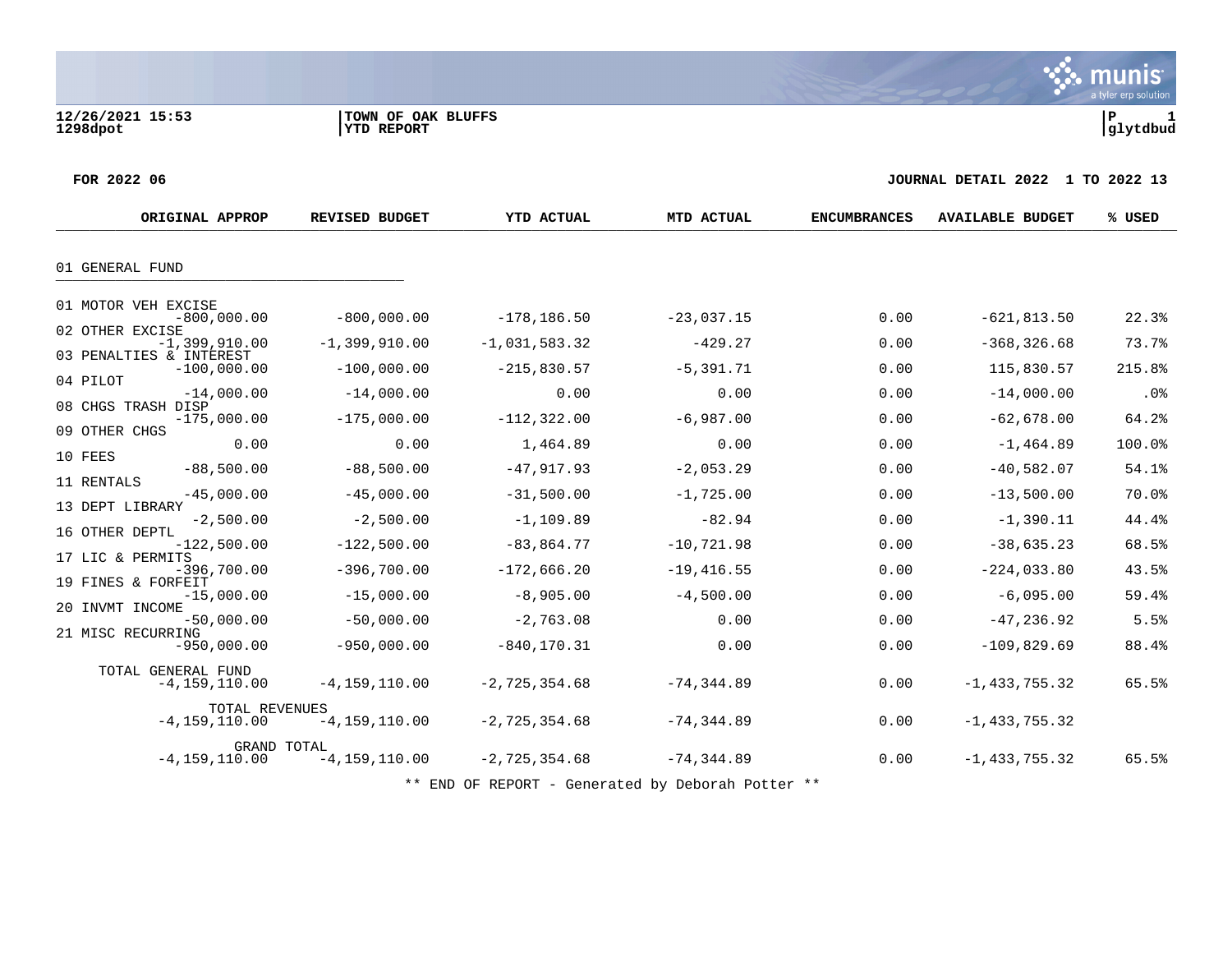**12/26/2021 15:53 |TOWN OF OAK BLUFFS |P 2**

**1298dpot |YTD REPORT |glytdbud**



#### **REPORT OPTIONS**  \_\_\_\_\_\_\_\_\_\_\_\_\_\_\_\_\_\_\_\_\_\_\_\_\_\_\_\_\_\_\_\_\_\_\_\_\_\_\_\_\_\_\_\_\_\_\_\_\_\_\_\_\_\_\_\_\_\_\_\_\_\_\_\_\_\_\_\_\_\_\_\_\_\_\_\_\_\_\_\_\_\_\_\_\_\_\_\_\_\_\_\_\_\_\_\_\_\_\_\_\_\_\_\_\_\_\_\_\_\_\_\_\_\_\_\_\_\_\_\_\_\_\_\_\_\_\_\_\_\_\_\_

Field # Total Page Break Year/Period: 2022/ 6<br>1 Y N Print revenue as cree Sequence 1 1 Y N Print revenue as credit: Y<br>
Sequence 2 10 Y N Print totals only: Y Sequence 2 10 Y N Print totals only: Y<br>Sequence 3 0 N N Suppress zero balaco Sequence 3 0 0 N N Suppress zero bal accts: Y<br>Sequence 4 0 N N Print full GL account: N Print full GL account: N Double space: N Report title:  $Rol1$  projects to object: N YTD REPORT Carry forward code: 1 Print journal detail: Y Print Full or Short description: F<br>Print MTD Version: Y Print MTD Version: Y The Second To Yr/Per: 2022/13 Print Revenues-Version headings: N 1nclude budget entries: Y<br>Format type: 1 1ncl encumb/liq entries: Incl encumb/liq entries: Y<br>Sort by JE # or PO #: J Print revenue budgets as zero: N Sort by JE # or PO #: J Include Fund Balance: N New York Beasing Detail format option: 1 Include requisition amount: N Multiyear view: D Amounts/totals exceed 999 million dollars: Y

Find Criteria Field Name Fund 01 Department Character Code 01:21 Org Object 4\* Account type Account status Active Rollup Code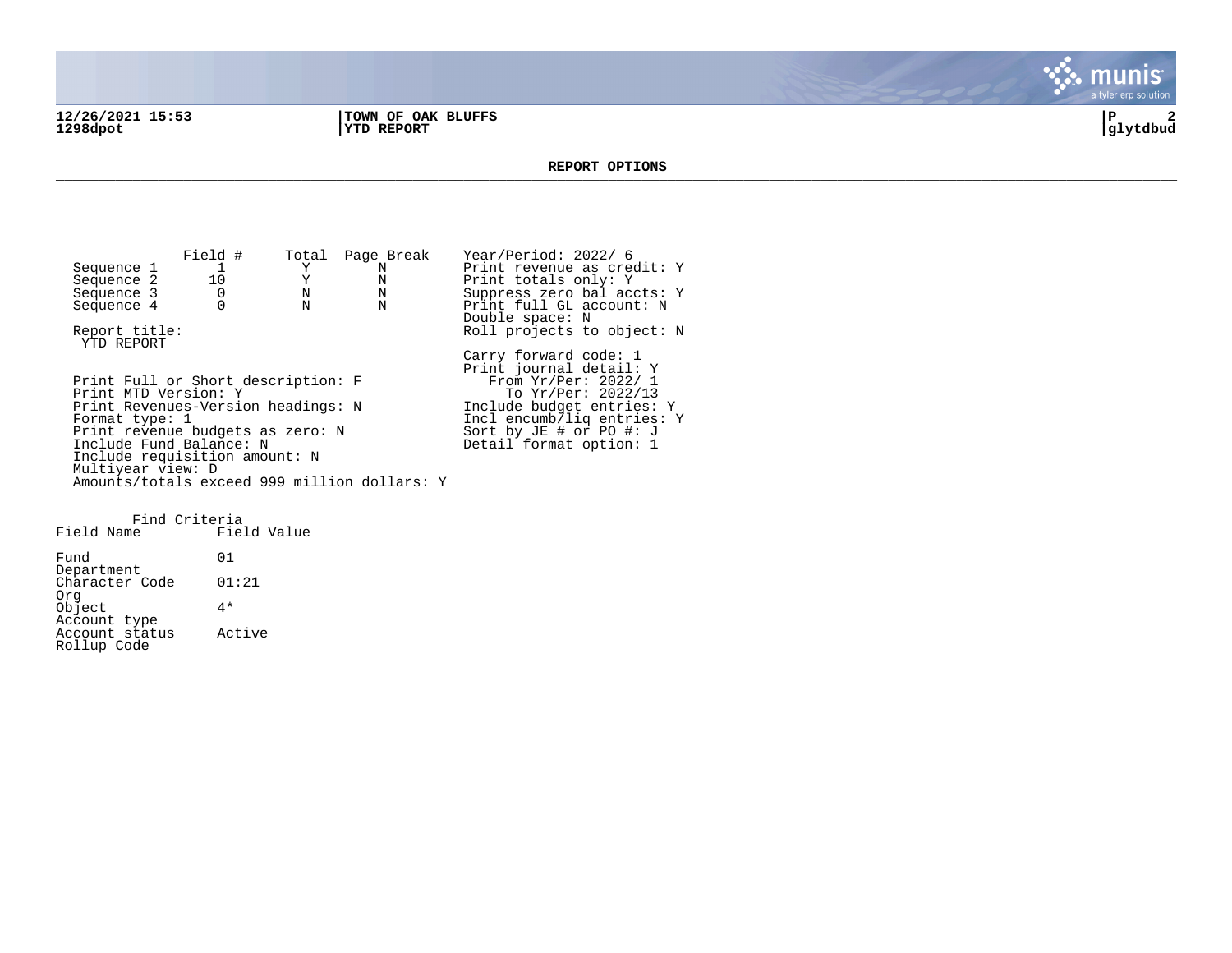#### **FOR 2022 06 JOURNAL DETAIL 2022 1 TO 2022 13**

| ORIGINAL APPROP                      |                  | <b>REVISED BUDGET</b> | <b>YTD ACTUAL</b>  | MTD ACTUAL    | <b>ENCUMBRANCES</b> | <b>AVAILABLE BUDGET</b> | % USED     |
|--------------------------------------|------------------|-----------------------|--------------------|---------------|---------------------|-------------------------|------------|
| 01 GENERAL FUND                      |                  |                       |                    |               |                     |                         |            |
|                                      |                  |                       |                    |               |                     |                         |            |
| 108 OTHER GOVT SUPPORT               | 228,570.00       | 228,570.00            | 100,342.50         | 0.00          | 0.00                | 128,227.50              | 43.9%      |
| 122 BOARD OF SELECTMEN               | 347,461.52       | 378,897.02            | 103,420.37         | 31,699.50     | 0.00                | 275,476.65              | 27.3%      |
| 131 FINANCE COMMITTEE                | 7,675.00         | 7,675.00              | 1,793.13           | 175.63        | 0.00                | 5,881.87                | 23.4%      |
| 132 FIN COMM RESERVE FD.             | 50,000.00        | 50,000.00             | 0.00               | 0.00          | 0.00                | 50,000.00               | .0%        |
| 135 TOWN ACCOUNTANT<br>141 ASSESSORS | 162,800.00       | 162,800.00            | 71,311.32          | 11,865.60     | 0.00                | 91,488.68               | 43.8%      |
|                                      | 181,617.13       | 265,853.13            | 82,860.96          | 14,317.60     | 0.00                | 182,992.17              | 31.2%      |
| 144 TREAS/COLL (FIXED P/R COST)      | 4,663,337.64     | 4,663,337.64          | 2,790,442.28       | 46,831.86     | 0.00                | 1,872,895.36            | 59.8%      |
| 145 TOWN TREASURER                   | $-299.000.00$    | $-299,000.00$         | $-634,756.07$      | $-4, 290.80$  | 0.00                | 335,756.07              | 212.3%     |
| 146 TREASURER/COLLECTOR              | $-28,520,171.70$ | $-28,520,171.70$      | $-12, 381, 305.10$ | $-70, 135.36$ | 0.00                | $-16, 138, 866.60$      | 43.4%      |
| 155 INFORMATION TECHNOLOGY           | 375,424.00       | 392,485.00            | 232,059.28         | 28,974.78     | 0.00                | 160,425.72              | $59.1$ $%$ |
| 161 TOWN CLERK                       | 125,658.21       | 125,658.21            | 48,614.91          | 6,169.70      | 0.00                | 77,043.30               | 38.7%      |
| 163 BOARD OF REGISTRARS              | 27,483.10        | 27,483.10             | 1,200.90           | 227.25        | 0.00                | 26, 282. 20             | 4.4%       |
| 171 CONSERVATION COMMISSION          | 84,614.96        | 229,542.66            | 8,949.42           | 4,720.60      | 0.00                | 220,593.24              | 3.9%       |
| 175 PLANNING BOARD                   | 53,307.75        | 73,307.75             | 23,556.26          | 4,375.51      | 0.00                | 49,751.49               | 32.1%      |
| 199 UNCLASSIFIED (SELECTMEN)         | 1,311,327.00     | 1,999,418.65          | 1,495,250.60       | 98,949.03     | 0.00                | 504,168.05              | 74.8%      |
| 210 POLICE DEPARTMENT                | 2,619,120.04     | 2,734,279.04          | 1,391,199.03       | 279,197.60    | 0.00                | 1,343,080.01            | 50.9%      |
| 220 FIRE DEPARTMENT                  | 522,094.72       | 522,094.72            | 154,140.89         | 80,151.47     | 0.00                | 367,953.83              | 29.5%      |
| 231 AMBULANCE SERVICE                | 504,971.40       | 690,471.40            | 338,268.85         | 29,996.20     | 0.00                | 352,202.55              | 49.0%      |
| 241 BUILDING INSPECTOR               | $-39, 352.27$    | $-39, 352, 27$        | $-26, 752.83$      | $-626.36$     | 0.00                | $-12,599.44$            | 68.0%      |
| 249 SHELLFISH                        | 211,716.94       | 284,716.94            | 90,072.28          | 22,594.08     | 0.00                | 194,644.66              | 31.6%      |

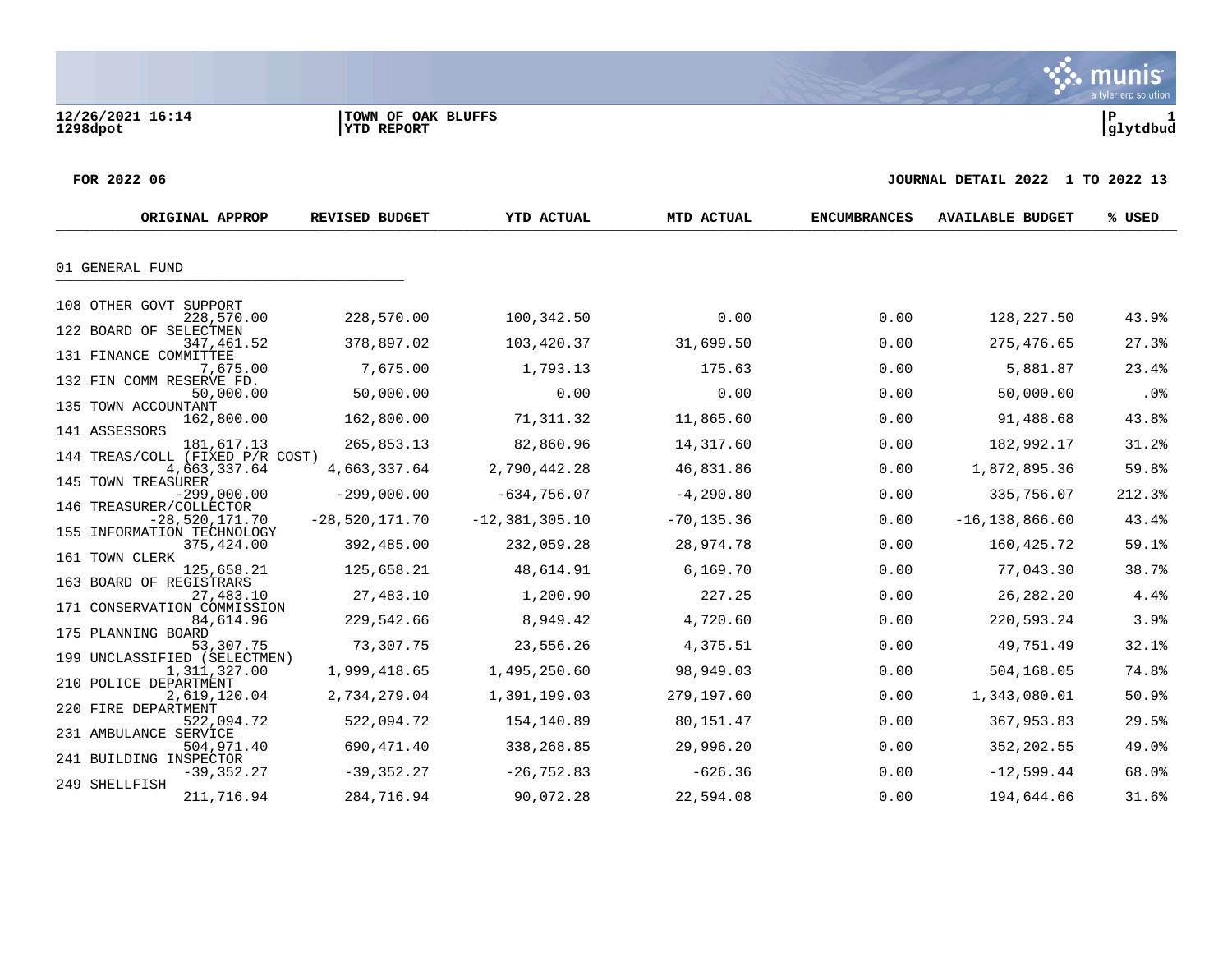#### **FOR 2022 06 JOURNAL DETAIL 2022 1 TO 2022 13**

| ORIGINAL APPROP                              | <b>REVISED BUDGET</b> | YTD ACTUAL         | MTD ACTUAL     | <b>ENCUMBRANCES</b> | <b>AVAILABLE BUDGET</b> | % USED |
|----------------------------------------------|-----------------------|--------------------|----------------|---------------------|-------------------------|--------|
| 291 EMERGENCY MANAGEMENT                     |                       |                    |                |                     |                         |        |
| 27,200.00                                    | 31,205.27             | 5,155.01           | 0.00           | 0.00                | 26,050.26               | 16.5%  |
| 296 MARINA MANAGER<br>$-663,907.00$          | $-573, 373.89$        | $-637,696.21$      | 8,544.63       | 0.00                | 64,322.32               | 111.2% |
| 300 OAK BLUFFS SCHOOL<br>8,987,185.30        | 8,987,185.30          | 2,798,549.77       | 622,823.86     | 0.00                | 6,188,635.53            | 31.1%  |
| 301 MARTHA'S VINEYARD REG HS<br>5,473,468.48 | 5,473,468.48          | 2,736,734.24       | 0.00           | 0.00                | 2,736,734.24            | 50.0%  |
| 421 HIGHWAY-ADMINISTRATION<br>1,551,153.86   | 1,781,755.33          | 789,524.75         | 175,258.57     | 0.00                | 992,230.58              | 44.3%  |
| 491 CEMETERY<br>0.00                         | 3,876.52              | 0.00               | 0.00           | 0.00                | 3,876.52                | .0%    |
| 519 BOARD OF HEALTH                          |                       |                    |                |                     |                         |        |
| 181,714.23<br>541 COUNCIL ON AGING           | 181,714.23            | 50,824.32          | 6,210.20       | 0.00                | 130,889.91              | 28.0%  |
| 124,382.22<br>543 VETERANS'<br>SERVICES      | 124,382.22            | 58,471.36          | 10,810.00      | 0.00                | 65,910.86               | 47.0%  |
| 60,500.00                                    | 60,500.00             | 20,678.41          | 1,624.44       | 0.00                | 39,821.59               | 34.2%  |
| 610 LIBRARY<br>573,502.43                    | 576,327.96            | 246,395.87         | 38,598.25      | 0.00                | 329,932.09              | 42.8%  |
| 612 ARTS COUNCIL<br>2,000.00                 | 2,000.00              | 2,000.00           | 0.00           | 0.00                | 0.00                    | 100.0% |
| 630 PARKS AND RECREATION<br>197,506.20       | 267,506.20            | 166,641.04         | 4,403.60       | 0.00                | 100,865.16              | 62.3%  |
| 710 MATURING DEBT-PRINCIPAL<br>2,459,102.48  | 2,459,102.48          | 1,274,102.48       | 0.00           | 0.00                | 1,185,000.00            | 51.8%  |
| 750 MATURING DEBT-INTEREST<br>871,957.79     | 871,957.79            | 528,693.13         | 15,750.00      | 0.00                | 343, 264.66             | 60.6%  |
| 760 MATURING BAN-INTEREST<br>50,000.00       | 50,000.00             | 0.00               | 0.00           | 0.00                | 50,000.00               | .0%    |
| TOTAL GENERAL FUND                           |                       |                    |                |                     |                         |        |
| 2,514,421.43                                 | 4, 275, 674. 18       | 1,930,743.15       | 1,469,217.44   | 0.00                | 2,344,931.03            | 45.2%  |
| <b>TOTAL REVENUES</b><br>$-30,825,474.16$    | $-30,825,474.16$      | $-14, 396, 674.67$ | $-141, 595.33$ | 0.00                | $-16, 428, 799.49$      |        |
| TOTAL EXPENSES                               |                       |                    |                |                     |                         |        |
| 33, 339, 895.59                              | 35, 101, 148. 34      | 16,327,417.82      | 1,610,812.77   | 0.00                | 18,773,730.52           |        |
| GRAND TOTAL<br>2,514,421.43                  | 4,275,674.18          | 1,930,743.15       | 1,469,217.44   | 0.00                | 2,344,931.03            | 45.2%  |
|                                              |                       |                    |                |                     |                         |        |

\*\* END OF REPORT - Generated by Deborah Potter \*\*

WWTF (app) 675,133.44

ATM 34,015,029.03

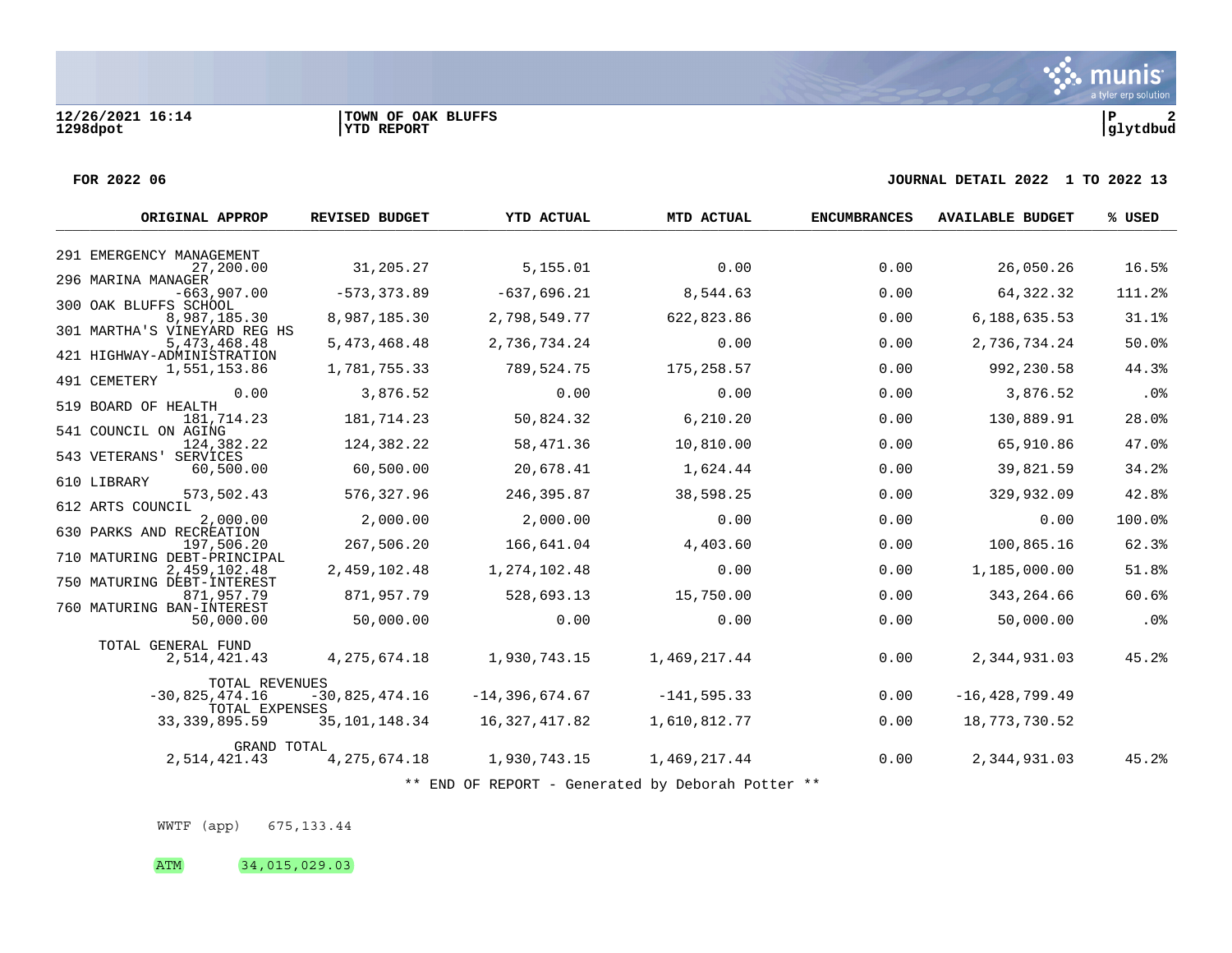**12/26/2021 16:14 |TOWN OF OAK BLUFFS |P 3 1298dpot |YTD REPORT |glytdbud**



#### **REPORT OPTIONS**  \_\_\_\_\_\_\_\_\_\_\_\_\_\_\_\_\_\_\_\_\_\_\_\_\_\_\_\_\_\_\_\_\_\_\_\_\_\_\_\_\_\_\_\_\_\_\_\_\_\_\_\_\_\_\_\_\_\_\_\_\_\_\_\_\_\_\_\_\_\_\_\_\_\_\_\_\_\_\_\_\_\_\_\_\_\_\_\_\_\_\_\_\_\_\_\_\_\_\_\_\_\_\_\_\_\_\_\_\_\_\_\_\_\_\_\_\_\_\_\_\_\_\_\_\_\_\_\_\_\_\_\_

Field # Total Page Break Year/Period: 2022/ 6<br>1 Y N Print revenue as cree Sequence 1 1  $Y$  N Print revenue as credit: Y<br>Sequence 2 2 Y N Print totals only: Y Sequence 2 2 2 Y N Print totals only: Y<br>Sequence 3 0 N N Suppress zero bal acc Sequence 3 0 0 N N Suppress zero bal accts: Y<br>Sequence 4 0 N N Print full GL account: N Print full GL account: N Double space: N Report title:  $Rol1$  projects to object: N YTD REPORT Carry forward code: 1 Print journal detail: Y Print Full or Short description: F<br>Print MTD Version: Y Print MTD Version: Y The Second To Yr/Per: 2022/13 Print Revenues-Version headings: N 1nclude budget entries: Y<br>Format type: 1 1ncl encumb/liq entries: Incl encumb/liq entries: Y<br>Sort by JE # or PO #: J Print revenue budgets as zero: N Sort by JE # or PO #: J Include Fund Balance: N New York Beasing Detail format option: 1 Include requisition amount: N Multiyear view: D Amounts/totals exceed 999 million dollars: Y Find Criteria Field Name

Fund 01 Department Character Code<br>Org 01108:01760 Object Account type Account status Active Rollup Code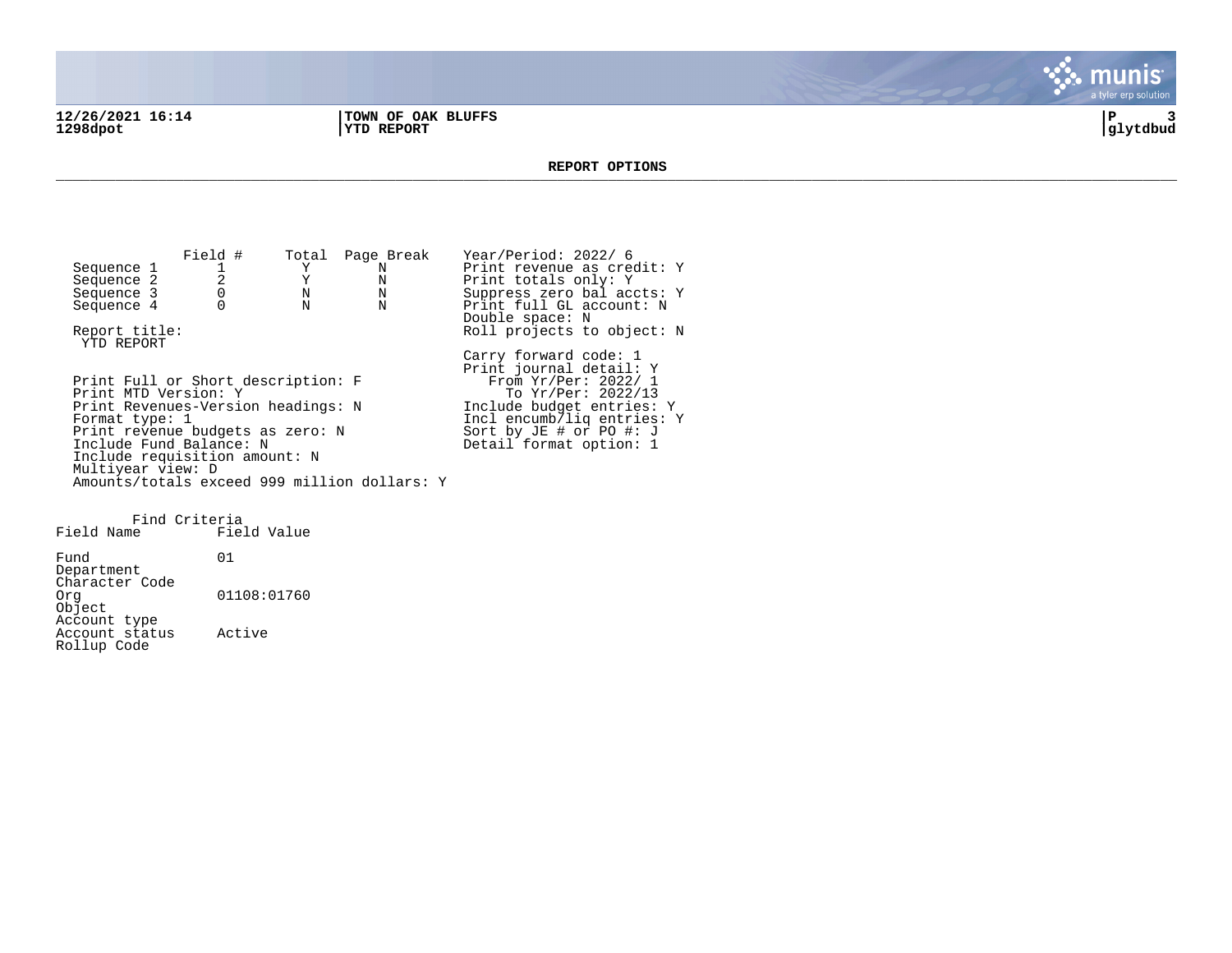### **OAK BLUFFS COUNCIL ON AGING 21 WAMSUTTA AVENUE OAK BLUFFS, MA 02557**

### **November 2021**

## **MODIFIED REOPENING INFORMATION**

**Hello! More exercise news from the OBCOA and FOBCOA.**

# **THIS WEEK on FRIDAY**

Fall exercise sessions with Floyd Lifton are ongoing every Friday at 9**:00 am via Zoom**. The only equipment needed is your desktop, tablet or smartphone (video & audio) or even a landline (audio only)  $+$  a chair (preferably without arms; a folding chair is ideal).

# **9am Fridays with Floyd Lifton, click this Zoom link:**

[https://us02web.zoom.us/j/89747271394?pwd=V2ZHT2FGQlNqUGltM0RKU2NiVkVUQT09](https://www.google.com/url?q=https://us02web.zoom.us/j/89747271394?pwd%3DV2ZHT2FGQlNqUGltM0RKU2NiVkVUQT09&sa=D&source=calendar&usd=2&usg=AOvVaw3RbAIIDHwMf-v1_-xkBDy4)

To join the exercise group by phone, call 301-715-8592 or 312-626-6799. Meeting ID: 897 4727 1394 Passcode: 188397 You can use this link, Meeting ID and Password each Friday morning. We'll keep this class as Zoom-only for now and see how things develop.

# **THIS WEEK in NOVEMBER**

The OBCOA is pausing it modified reopening of the in-person 8:45am Monday morning Exercise with the Group, with Instructors Patience Campbell and Marilyn Miller. **The program will continue via ZOOM keeping remote participation.** Exercise with Bill White at 9:00am on Thursday mornings **will continue via ZOOM keeping remote participation.** *This is all a work in progress. Wish us luck! More detailed info to follow regarding Modified Opening!*

**Yoga with Martha Abbot on Zoom --** To join Martha's senior Yoga class on Tuesdays and Thursdays, at 10:30 am, please email Martha [<spiritmovesyou@gmail.com>](mailto:spiritmovesyou@gmail.com) to obtain information about her Yoga class process and style. Please note that 10 committed participants are required to hold this class. If you are interested in signing up, please contact Rose @ 508- 693-4509, ext. 3; or [rcogliano@oakbluffsma.gov.](mailto:rcogliano@oakbluffsma.gov) Once we have 10 participants, it's full steam ahead!